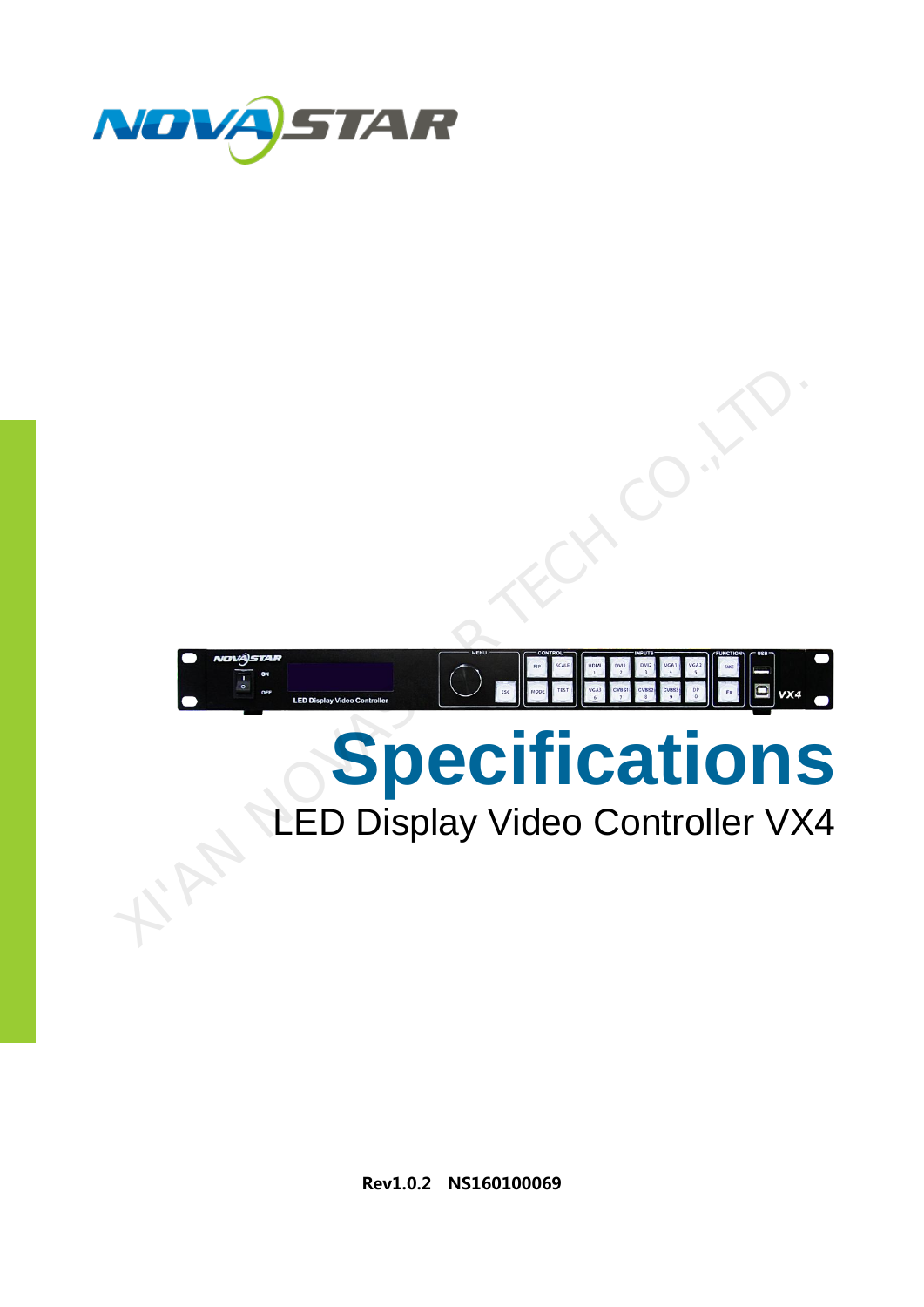## General

The VX4 is a professional LED display controller. Besides the function of display control, it also features in powerful front end processing, so an external scalar is no longer needed. With professional interfaces integrated, VX4 with excellent image quality and flexible image control greatly meet the needs of the broadcast industry, Its friendly in user-interface. so that the display to work has never been as easier and more enjoyable as with VX4.

## Feature

- 1) The inputs of the VX4 include CVBS×3, VGA×3, DVI×2, HDMI×1 , DP×1. They support input resolution up to 1920×1200@60Hz; the input images of VX4 can be zoomed point-to-point according to the screen resolution;
- 2) Provide seamless high-speed switch and fade-in/ fade-out effect so as to strengthen and display picture demonstration of professional quality;
- 3) The location and size of PIP can both be adjusted, which can be controlled at will;
- 4) Adopts the Nova G4 engine; the screen is stable and flicker free without scanning lines; the images are exquisite and have a good sense of depth;
- 5) Can implement white balance calibration and color gamut mapping based on different features of LEDs used by screens to ensure reproduction of true colors; display to work has never been as easier and more enjoyable as with VX4<br>
2019<br>
1) The inputs of the VX4 include CVBSx3, VGAx3, DVIx2, HDMIx1, DF<br>
They support input resolution up to 1920x1200@60Hz; the input ima<br>
of VX4 ca
	- 6) HDMI/external audio input;
	- 7) 10bit/8bit HD video source;
	- 8) The loading capacity: 2.3 million pixel;
	- 9) Support multiple controller montage for loading huge screen;
	- 10) Supports Nova's new-generation point-by-point correction technology; the correction is fast and efficient;
	- 11) Computer software for system configuration is not necessary. The system can be configured using one knob and one button. All can be done just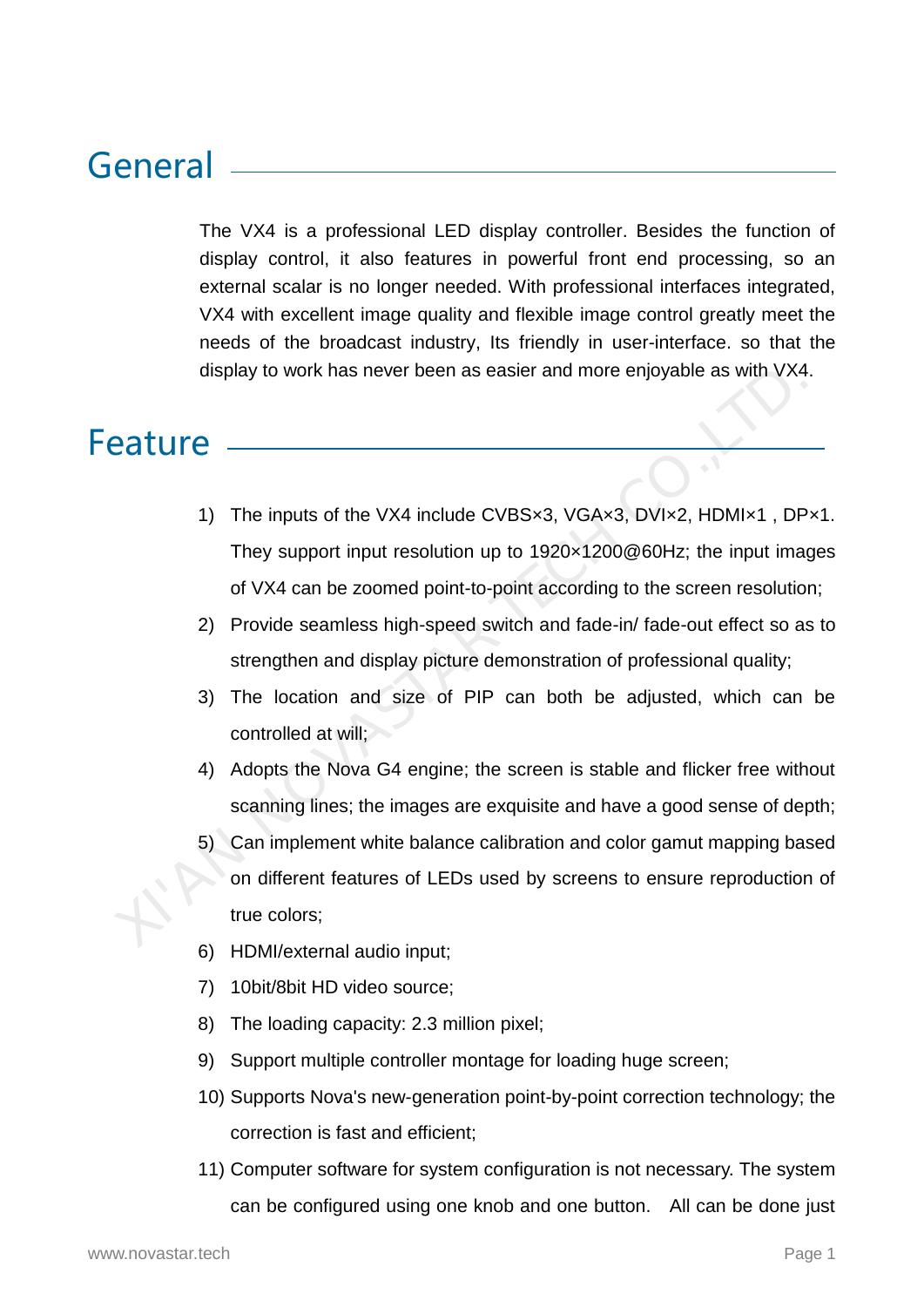by fingers. That's what we called Touch Track!

- 12) Adopts an innovative architecture to implement smart configuration; the screen debugging can be completed within 30 seconds; greatly shorten the preparation time on the stage;
- 13) A intuitive LCD display interface and clear button light hint simplify the control of the system.

## Appearance description

## **Front panel**



#### ①**: Power switch.**

②**: Operation screen.**

③**: Knob.** To press knob means Enter or OK, rotating knob represents selection or

adjustment.

④**: ESC.** Escape current operation or selection.

#### ⑤**: Four control keyboard shortcuts.**

**PIP:** PIP Turn-on/off. The lighting of this key represents the turn-on of PIP; otherwise, PIP is turned off.

**SCALE:** Picture zoom turn-on/turn off. The lighting of this key represents the turn-on of zoom function; otherwise, zoom function is unavailable.

**MODE:** Shortcut menu of loading or storage of display model. The key is light when entering the model or shortcut menu, in case of exiting, the key is not bright. **TEST:** Shortcut of turn-on/off of testing picture. In case of entering testing picture, the key is bright; otherwise, the key is not bright.

#### ⑥:**Shortcut keys for switching of 10 signal input source.**

Short press to set as the main screen input source, and long press to set as PIP input source. the key is bright after press when the video source has signal; the key flashes when the input of video source has no signal. the setting result can be checked while setting on the display screen and LCD screen.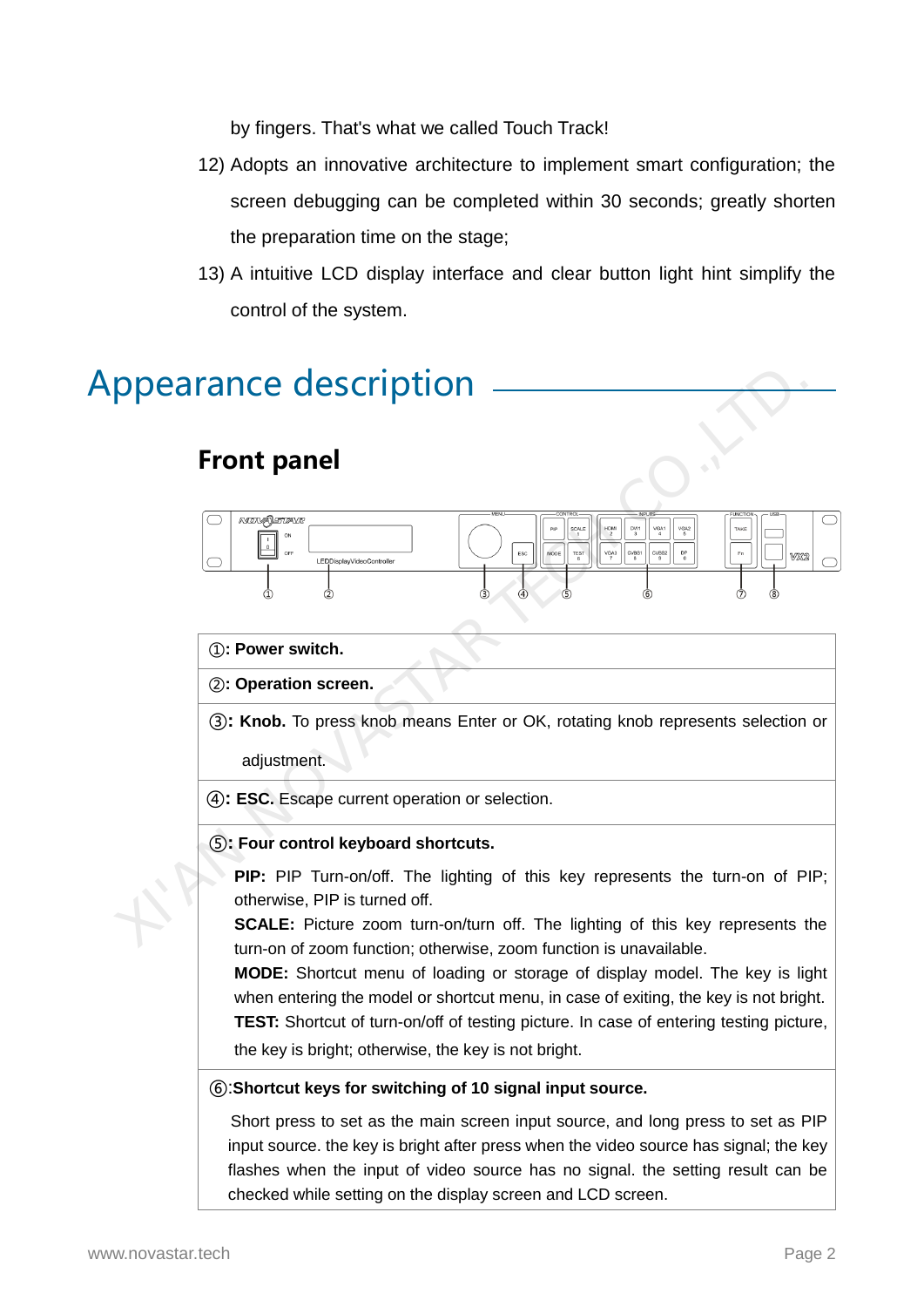⑦: **Function keys.**

**TAKE:** Display switching shortcut key. After short pressing TAKE key, PIP will be opened; if it has been opened, the switching of between MAIN and PIP will be realized.

**Fn:** Custom shortcut key.

⑧: **Flat mouth** (Type A, female USB) is USB interface, which connects U disk;

**Square mouth** (Type B female USB) is USB controlling interface, Communication with PC.

## **Rear Panel**



| Rear Panel                                            |                                                                                                                 |  |  |  |
|-------------------------------------------------------|-----------------------------------------------------------------------------------------------------------------|--|--|--|
| ◯<br>$\circ$<br>이<br>CVBS <sup>-</sup><br>∩<br>⌒      | $\bigcirc$<br>AC100-240V~50/60Hz<br>VGA2<br>VGA3<br><b>VGAOUT</b><br>$\circledcirc$<br>⊚<br><b>DVI2LOC</b><br>◯ |  |  |  |
| adjusted a little, The picture is only for reference. | Tips: In order to improve the user's experience, the layout of interface may be                                 |  |  |  |
|                                                       |                                                                                                                 |  |  |  |
| <b>Input Source</b>                                   |                                                                                                                 |  |  |  |
| Audio                                                 | Audio Input                                                                                                     |  |  |  |
| <b>DP</b>                                             | DP Input                                                                                                        |  |  |  |
| <b>HDMI</b>                                           | <b>HDMI</b> Input                                                                                               |  |  |  |
| CVBS1~CVBS3                                           | 3-Channel PAL/NTSC TV composite video Inputs                                                                    |  |  |  |
| $DVI - 1 - DVI-2$                                     | 2-Channel DVI Inputs                                                                                            |  |  |  |
| VGA1~VGA3                                             | 3-Channel VGA Inputs                                                                                            |  |  |  |
| <b>Output Interface</b>                               |                                                                                                                 |  |  |  |
| <b>DVI LOOP</b>                                       | <b>DVI LOOP Output</b>                                                                                          |  |  |  |
| Monitor - VGA OUT                                     | <b>VGA Monitoring Interface</b>                                                                                 |  |  |  |
| Monitor -DVI OUT                                      | <b>DVI Monitoring Interface</b>                                                                                 |  |  |  |
| LED Out 1, 2, 3, 4                                    | 4-Channel LED outputs                                                                                           |  |  |  |
| <b>Controlling Interface</b>                          |                                                                                                                 |  |  |  |
| <b>ETHERNET</b>                                       | (Communication with PC,<br>Network Control<br>or<br>Access Network)                                             |  |  |  |
| Type B, female USB                                    | USB Control (Communication with PC, or Cascade<br>IN)                                                           |  |  |  |
| Type A, female USB                                    | <b>USB Cascade OUT</b>                                                                                          |  |  |  |
| <b>Power</b>                                          |                                                                                                                 |  |  |  |
| AC 100-240V ~ 50/60HZ                                 | <b>AC Power Interface</b>                                                                                       |  |  |  |

**Tips**: The two USB ( typeA) on front panel and rear panel are both forbidden to connect with PC directly.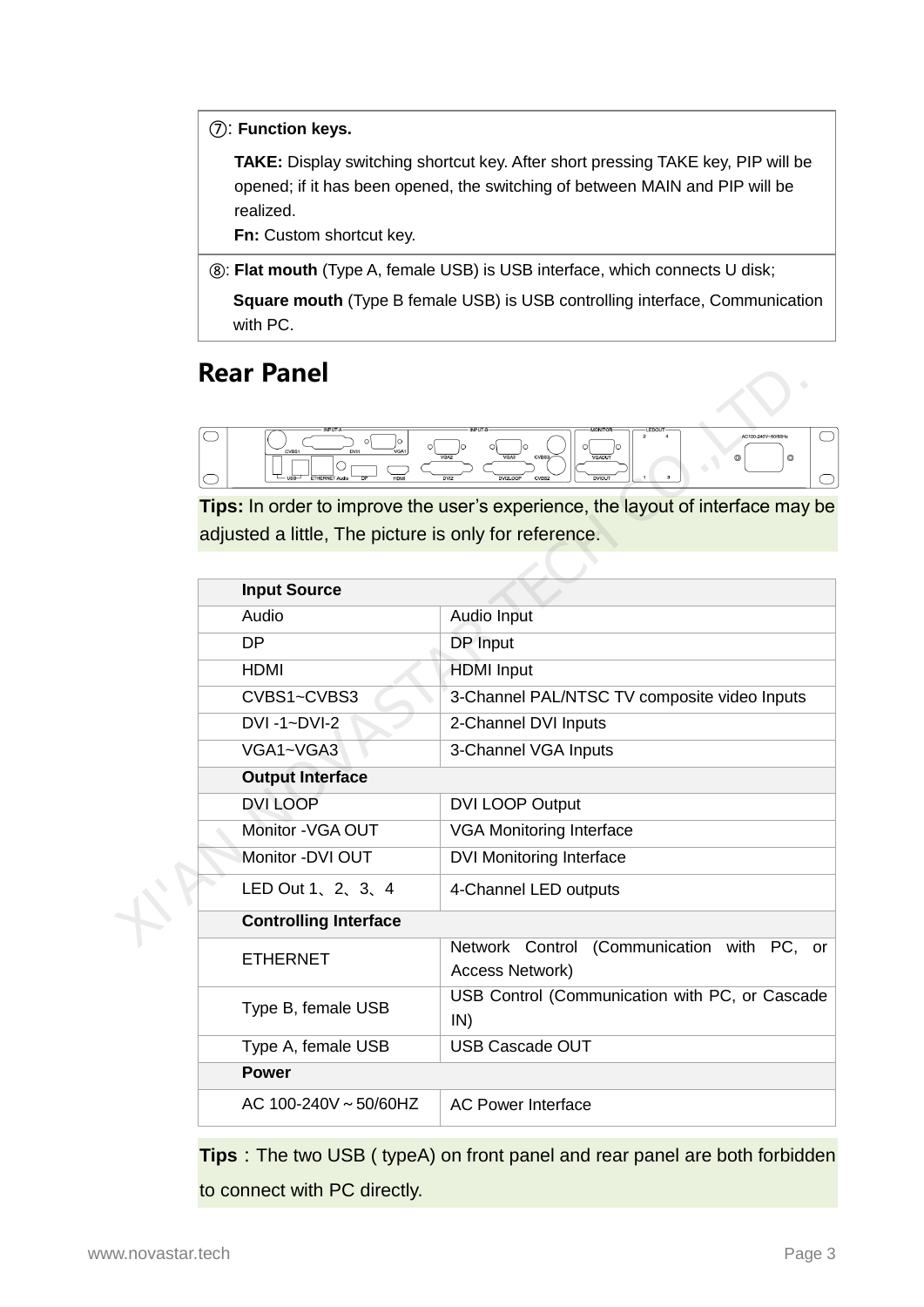## Specification Parameters

| <b>Input Index</b> |               |                                                                                          |  |
|--------------------|---------------|------------------------------------------------------------------------------------------|--|
| <b>Port</b>        | <b>Number</b> | <b>Resolution Specification</b>                                                          |  |
| VGA                | 3             | VESA Standard, support max. 1920×1200@60Hz<br>input                                      |  |
| <b>DVI</b>         | $\mathcal{P}$ | VESA Standard (support 1080i input),<br>support<br><b>HDCP</b>                           |  |
| <b>CVBS</b>        | 3             | <b>PAL/NTSC</b>                                                                          |  |
| <b>HDMI</b>        |               | with<br>EIA/CEA-861<br>standard,<br>accordance<br>-in<br>HDMI-1.3 standard, support HDCP |  |
| DP                 |               | <b>VESA Standard</b>                                                                     |  |

|  | <b>CVBS</b>         | 3             | PAL/NTSC                                                            |  |  |  |  |
|--|---------------------|---------------|---------------------------------------------------------------------|--|--|--|--|
|  | <b>HDMI</b>         | 1             | EIA/CEA-861<br>standard,<br>with<br>accordance<br>in                |  |  |  |  |
|  |                     |               | HDMI-1.3 standard, support HDCP                                     |  |  |  |  |
|  | <b>DP</b>           | 1             | <b>VESA Standard</b>                                                |  |  |  |  |
|  |                     |               |                                                                     |  |  |  |  |
|  | <b>Output Index</b> |               |                                                                     |  |  |  |  |
|  | <b>Port</b>         | <b>Number</b> | <b>Resolution Specification</b>                                     |  |  |  |  |
|  | DVI LOOP            | 1             | Consistent with DVI input                                           |  |  |  |  |
|  | <b>VGA</b>          | 1             | 1280×1024@60Hz<br>1440×900@60Hz                                     |  |  |  |  |
|  | <b>DVI</b>          | 1             | 1680×1050@60Hz<br>1600×1200@60Hz                                    |  |  |  |  |
|  |                     |               | 1600×1200@60Hz - Reduced<br>1920×1080@60Hz<br>2560×816@60Hz         |  |  |  |  |
|  |                     |               | 2048×640@60Hz<br>1920×1200@60Hz                                     |  |  |  |  |
|  |                     |               | 2304×1152@60Hz                                                      |  |  |  |  |
|  |                     |               | 2048×1152@60Hz                                                      |  |  |  |  |
|  |                     |               | 1024×1280@60Hz                                                      |  |  |  |  |
|  |                     |               | 1536×1536@60Hz                                                      |  |  |  |  |
|  |                     |               | Self-defined<br>resolution<br>(Bandwidth<br>output<br>optimization) |  |  |  |  |
|  |                     |               | Horizontal resolution maximum 3840 pixels                           |  |  |  |  |
|  |                     |               | Vertical resolution maximum 1920 pixels                             |  |  |  |  |

| <b>Control Interface</b> |               |                                                |
|--------------------------|---------------|------------------------------------------------|
| <b>Port</b>              | <b>Number</b> | <b>Description</b>                             |
| USB                      |               | Control interface for host computer            |
| RJ45                     |               | Communication interface for multiple computers |

| Specification of complete machine |                      |
|-----------------------------------|----------------------|
| Input Power                       | AC 100-240V, 50/60Hz |